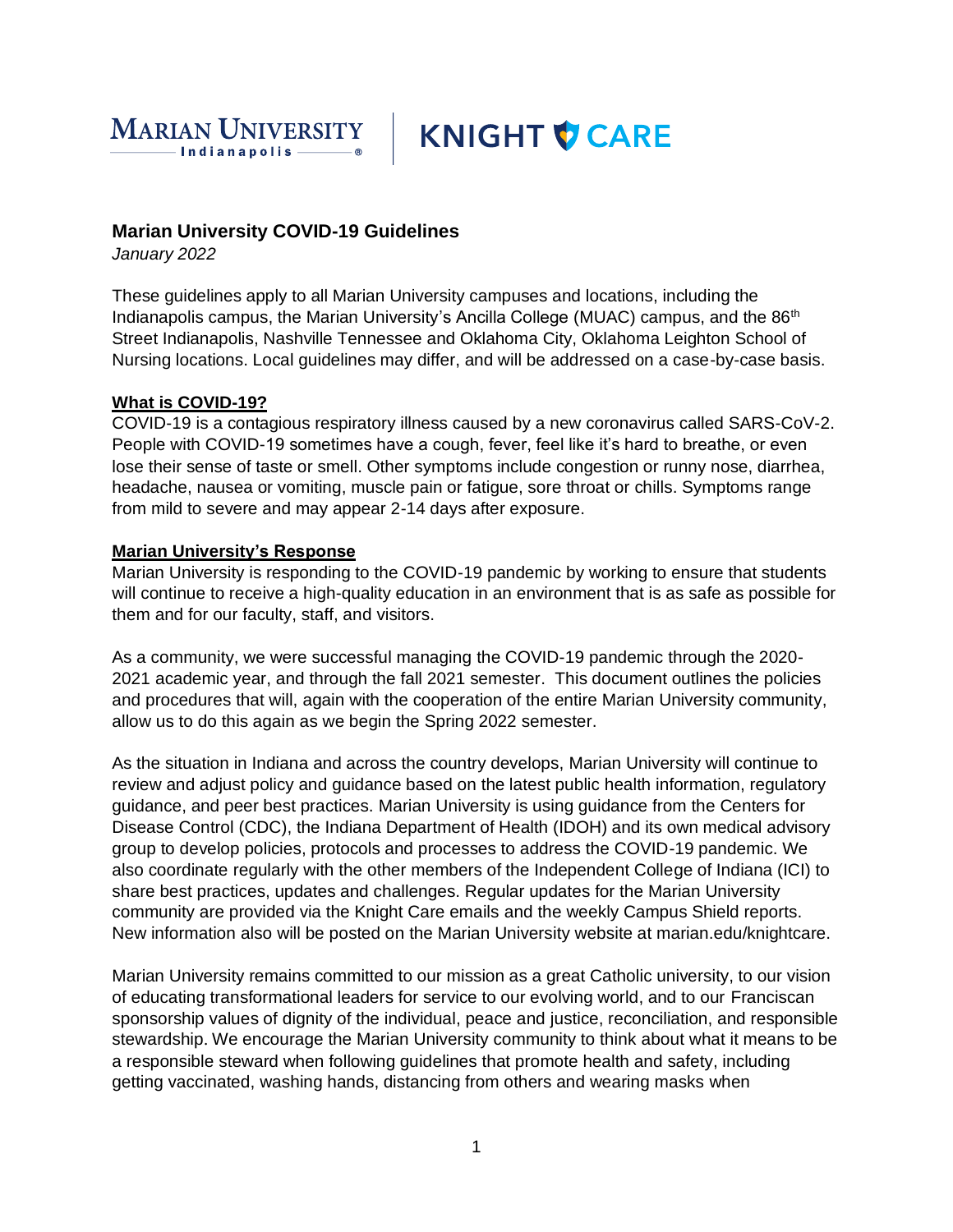appropriate. You'll stand out as a leader who cares for your peers, colleagues, and the community.

#### **EVERYONE is Responsible for the Safety of Our Community**

Keeping the Marian University community safe is the responsibility of everyone—students, faculty, staff, alumni, trustees, and guests. Everyone is expected to follow these guidelines and make sure others do too.

#### **Vaccines Are the Best Protection Against COVID-19**

**Everyone in the Marian University community is strongly encouraged to be vaccinated to protect themselves and others.** 

The three COVID-19 vaccines available in the U.S.—Pfizer, Moderna and Johnson &Johnson are very effective in preventing serious illness and death from the COVID-19 virus, including variants like the Delta variant. The U.S. Conference of Bishops has recommended that Catholics choose the Pfizer or Moderna vaccines when possible. [https://www.usccb.org/news/2020/us-bishop-chairmen-pro-life-and-doctrine-address-ethical](https://www.usccb.org/news/2020/us-bishop-chairmen-pro-life-and-doctrine-address-ethical-concerns-new-covid-19-vaccines)[concerns-new-covid-19-vaccines](https://www.usccb.org/news/2020/us-bishop-chairmen-pro-life-and-doctrine-address-ethical-concerns-new-covid-19-vaccines)

The U.S. Conference of Bishops' Committees for Doctrine and Pro-Life Activities and the Vatican's Congregation for the Doctrine of the Faith have declared that the use of COVID-19 vaccines is a necessary means of ending this pandemic and its threat to the lives and well-being of countless persons, communities, and faithful across the globe. Catholics are called to promote the common good and to have a special regard for the young, the elderly, the infirmed, and the impoverished, who are disproportionately affected by the ubiquity of this disease. You can find more information about these statements on the KnightCare page of the Marian University website, marian.edu/knightcare.

# Proof of Vaccination or Exemption is Required for Specific Students

Students engaged in the following activities are **required** to provide proof of full vaccination (i.e. 2 weeks after the 2<sup>nd</sup> dose of Moderna or Pfizer or the single dose of Johnson and Johnson) **which includes a booster shot when eligible** (2 months following the Johnson & Johnson vaccine or 5 months following the 2<sup>nd</sup> Pfizer or Moderna vaccine) or an approved vaccine exemption:

- 1. **Student-athletes:** All Marian University student-athletes are required to provide proof of vaccination or an approved exemption to their coach before they will be allowed to practice, train, travel, or complete with their team(s).
- 2. **Students participating in the performing arts:** All Marian University students participating in the performing arts on campus (including but not limited to theater, band, and choir) are required to provide proof of vaccination or an approved exemption to the faculty or staff member leading their performing arts group before they will be allowed to rehearse, practice, travel, or perform with their performing arts group.
- 3. **Students studying abroad/away:** All Marian University students studying abroad or away are required to provide proof of vaccination or an approved exemption to the faculty or staff member leading their study abroad/away experience before they can travel to their off-campus destination.
- 4. **Students participating in clinical activities in the Leighton School of Nursing or the College of Osteopathic Medicine:** Because the university's clinical partners are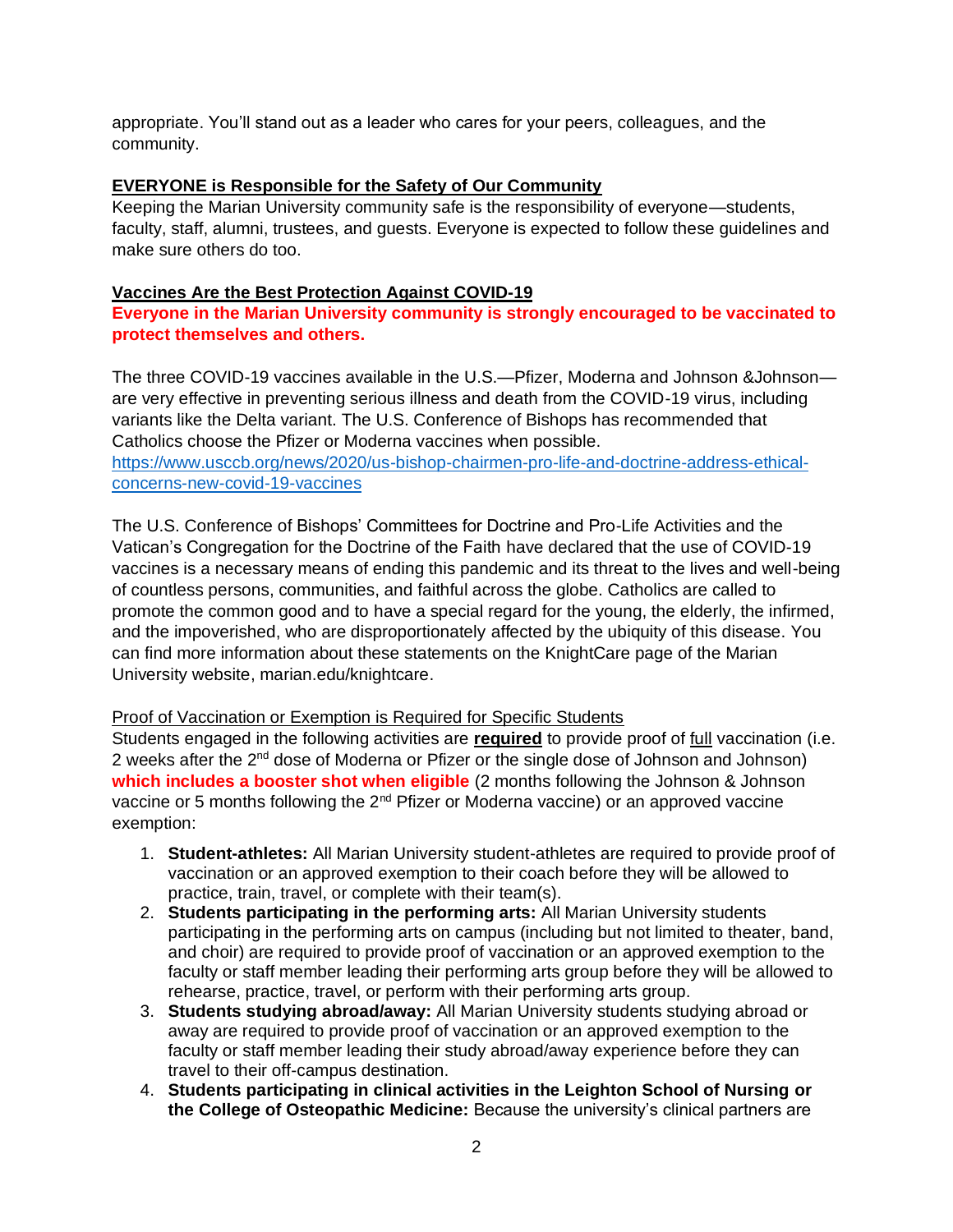requiring proof of vaccination or exemption, all students in the Leighton School of Nursing and College of Osteopathic Medicine are required to provide proof of vaccination or an approved exemption prior to any clinical exposure or placement.

**Proof of vaccination:** Acceptable proof of vaccination is a vaccine card issued by the vaccine provider showing proof on both doses of the Moderna or Pfizer vaccine or one dose of the Johnson & Johnson vaccine (AND a booster when eligible—see above) OR the certification document available from most states. In Indiana, the certification can be obtained **[here](https://urldefense.com/v3/__http:/www.ne16.com/t/3084951/57892981/3080967/0/1002399/?x=0a96c62d__;!!DUogwUQ!SR4qf7vqdTaW5y-NVhUTkPzlZOSwf2hBzmM3nQLZF7T4GHfzOXEJG3oyEXvnfA1oCw$)**. Prior to January 1, 2022, student-athletes may also use the form provided by your coach or the athletic trainers to demonstrate proof of vaccination. After that date, student-athletes who receive a vaccine or booster must submit a vaccine card or state certification.

**Proof of exemption:** Students may request an exemption from the vaccine requirement for religious or medical reasons by submitting the exemption request form found at **[marian.edu/knightare](https://urldefense.com/v3/__http:/www.ne16.com/t/3084951/57892981/2693824/1/1002399/?x=97496cec__;!!DUogwUQ!SR4qf7vqdTaW5y-NVhUTkPzlZOSwf2hBzmM3nQLZF7T4GHfzOXEJG3oyEXsdS6bX8w$)** to **[vaccine@marian.edu](mailto:vaccine@marian.edu)**. Students who receive an approved exemption will be provided with a form that constitutes proof of the exemption. Students who receive a vaccine exemption will be required to undergo periodic COVID-19 testing and will be expected to maintain appropriate COVID-19 mitigation measures such as physical distancing and masking. **Exemptions granted for the fall 2021 semester will remain in effect for the spring 2022 semester.** 

Faculty and Staff are Strongly Encouraged to be Vaccinated

**All Marian University faculty and staff are strongly encouraged to be fully vaccinated for their health and the health and well-being of others.** Proof of vaccination is not required for any faculty or staff at this time as noted below.

Faculty or staff leading a study abroad/away experience in Spring or Summer 2022 are required to prove that they are fully vaccinated.

# **Wearing a Mask Protects You and Others**

Because of the current prevalence of the highly contagious Omicron variant of the COVID-19 virus in Indiana, **face masks (covering the nose and mouth) are required to be worn on campus in classrooms and academic spaces such as labs, and for other large indoor gatherings such as Mass, events in the Marian University Theatre or Arena, large spaces at MUAC, Marian Indianapolis, 86th Street, Nashville and Oklahoma City, and lectures or performances open to the general public.** 

**This requirement will be in place from January 7 through January 31, 2022**. This requirement will be reevaluated and may be removed based on two primary factors:

- 1. The prevalence of COVID-19 in Indiana and in Marion and Marshall counties; and
- 2. The number of students, faculty and staff in isolation or quarantine.

This requirement may change again during the semester as conditions warrant, based on the guidance from the CDC, the Indiana State Department of Health, the Marion County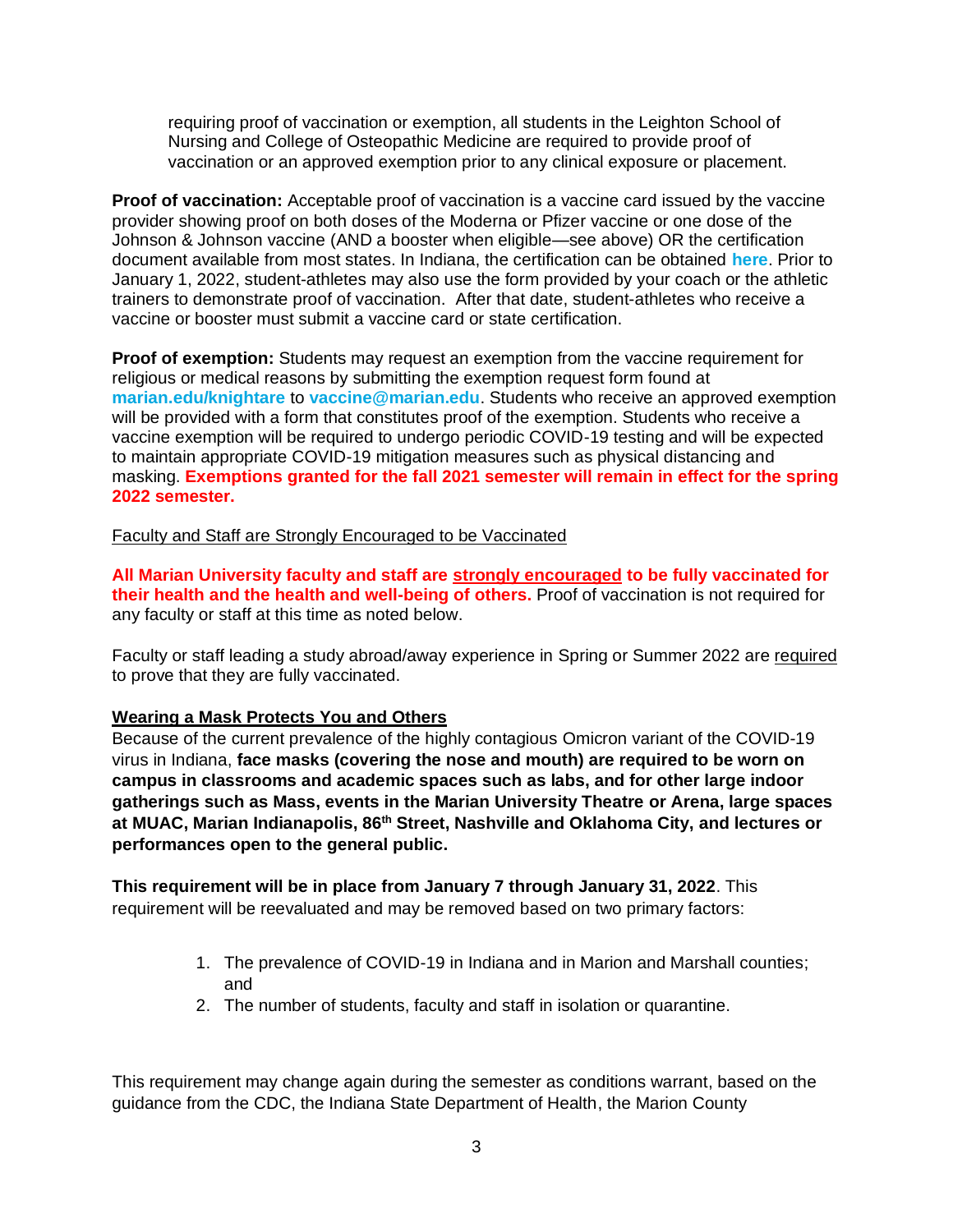Department of Health, the Marshall County Department of Health, and Marian University's medical advisory team. **All members of the Marian University community are expected to pay attention to university communications, such as KnightCare emails, to stay informed about new or extended deadlines for mask mandates and other COVID mitigation measures.** 

Current CDC guidelines recommend that both vaccinated and unvaccinated people wear a mask in public indoor spaces. Persons with high risk factors, or who live with or care for high risk persons or children who cannot be vaccinated are encouraged to wear masks whenever you are with others if physical distancing is not possible. Unvaccinated persons are required to wear masks whenever they are with other people if physical distancing is not possible.

Disposable masks (including N95 masks) are available through department supply liaisons for faculty and staff, through the Student Health Center for students, and in the Office of Campus Safety in the Norman Center for everyone. At the MUAC campus, masks are available at the Admissions office, at the Health Center office, from the Director of Residential and Commuter Life and from the Lead for Student Success and Engagement. At other locations, ask the site coordinator.

If you require an accommodation from this requirement for health reasons, religious concerns, or other special circumstances, students should contact the Office of Academic Support Services, and faculty and staff should contact the Office of Human Resources.

When you see members of the community doing the things that keep us safe—wearing a mask, physical distancing, using hand sanitizer—let them know you appreciate their efforts!

If you see someone not wearing a mask where required, please gently/kindly:

- On the Marian Indianapolis, 86<sup>th</sup> Street, Nashville or Oklahoma City campus, remind them to "Mask Up, Knights!"
- On the MUAC campus, remind them to "Mask Up Chargers!"
- Ask them if they have a mask. If not, tell them where they can get one or offer to get one:
	- $\circ$  on the Marian Indianapolis campus in the Office of Human Resources in Marian Hall or at the Office of Campus Safety/Marian University Police Department in the Paul J. Norman Center;
	- o at MUAC from the Admissions Office, from the Health Center office, at the Office of the Director of Residential and Commuter Life and at the Office of the Lead of Student Success and Engagement;
	- $\circ$  at the 86<sup>th</sup> Street campus, in Nashville and in Oklahoma City ask the site coordinator.

If you see someone wearing a mask—but not covering the area from their nose to their chin, please gently/kindly:

- Remind them that a mask needs to be covering your nose and chin, otherwise it is the same as not wearing a mask.
- If their mask is too big, they can get one at the places listed above.
- Thank them!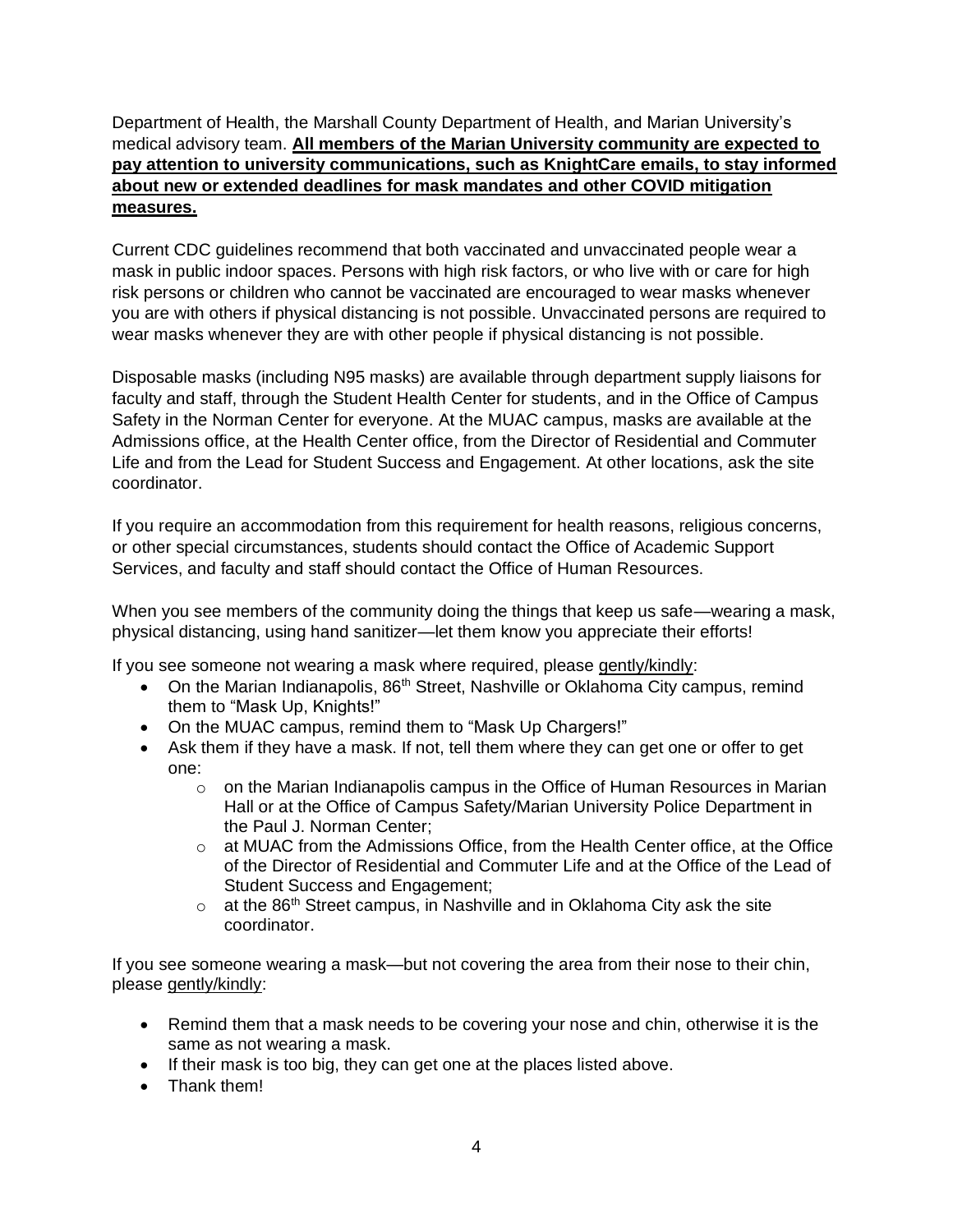Be kind. While we've learned a lot from the last 22 months, none of us have lived through a pandemic before, and the guidelines are sometimes confusing and are changing rapidly. If gentle and kind reminders do not change behavior, contact Amy Koch in the Office of Human Resources regarding uncooperative faculty and staff; Karen Candlish, the dean of students, regarding uncooperative students in Indianapolis, 86<sup>th</sup> Street, Nashville or Oklahoma City; and Jean Wolfe, Student Engagement Team Lead at MUAC.

# **Physical Distancing Can Protect You and Others**

Because COVID-19 is a respiratory virus, increasing the physical distance between you and other people when possible can add to your protection and theirs.

# **General Personal Health and Safety Procedures**

Masks and hand sanitizer will be available to all students, faculty, and staff in many areas on all campuses. Faculty and staff can secure supplies from their department's supply liaison. Hand sanitizer stations are available in several locations on all campuses for the benefit of students, faculty, staff and visitors.

Please follow these best practices to help prevent the spread of COVID-19 and all respiratory viruses:

- Wash your hands often with soap and water for at least 20 seconds. If soap and water are not available, use an alcohol-based hand sanitizer (available in many locations across campus).
- Avoid touching your eyes, nose, and mouth with unwashed hands.
- Avoid close contact with people who are sick.
- Stay home when you are sick.
- Cover your cough or sneeze with a tissue, then throw the tissue in the trash, or use the inside of your elbow to block your cough or sneeze.
- Clean and disinfect frequently touched objects and surfaces.
- Maintain at least six feet of distance between yourself and others wherever possible.
- Wear a face mask in public areas indoors and outdoors where physical distancing is not possible.

# Best Practices for Hand-Washing

As you wash your hands, follow these five steps to make sure your hands are clean:

- 1. Wet your hands with clean, running water (warm or cold) and apply soap.
- 2. Lather your hands by rubbing them together with the soap. Lather the backs of your hands, between your fingers, and under your nails.
- 3. Scrub your hands for at least 20 seconds. Need a timer? Hum "Happy Birthday" from beginning to end twice.
- 4. Rinse your hands well under clean, running water.
- 5. Dry your hands using a clean towel or air dry them.

If soap and water are not readily available, you can use an **[alcohol-based hand sanitizer](http://www.ne16.com/t/2217330/40003933/2632113/0/1002399/?f5d63f87=SGVhbHRoJTIwTmV3c2xldHRlcg&x=03d78883)** that contains at least 60 percent alcohol. Hand sanitizers can quickly reduce the number of germs on hands in many situations. However, hand sanitizers do not get rid of all types of germs and may not be as effective when hands are visibly dirty or greasy. They also might not remove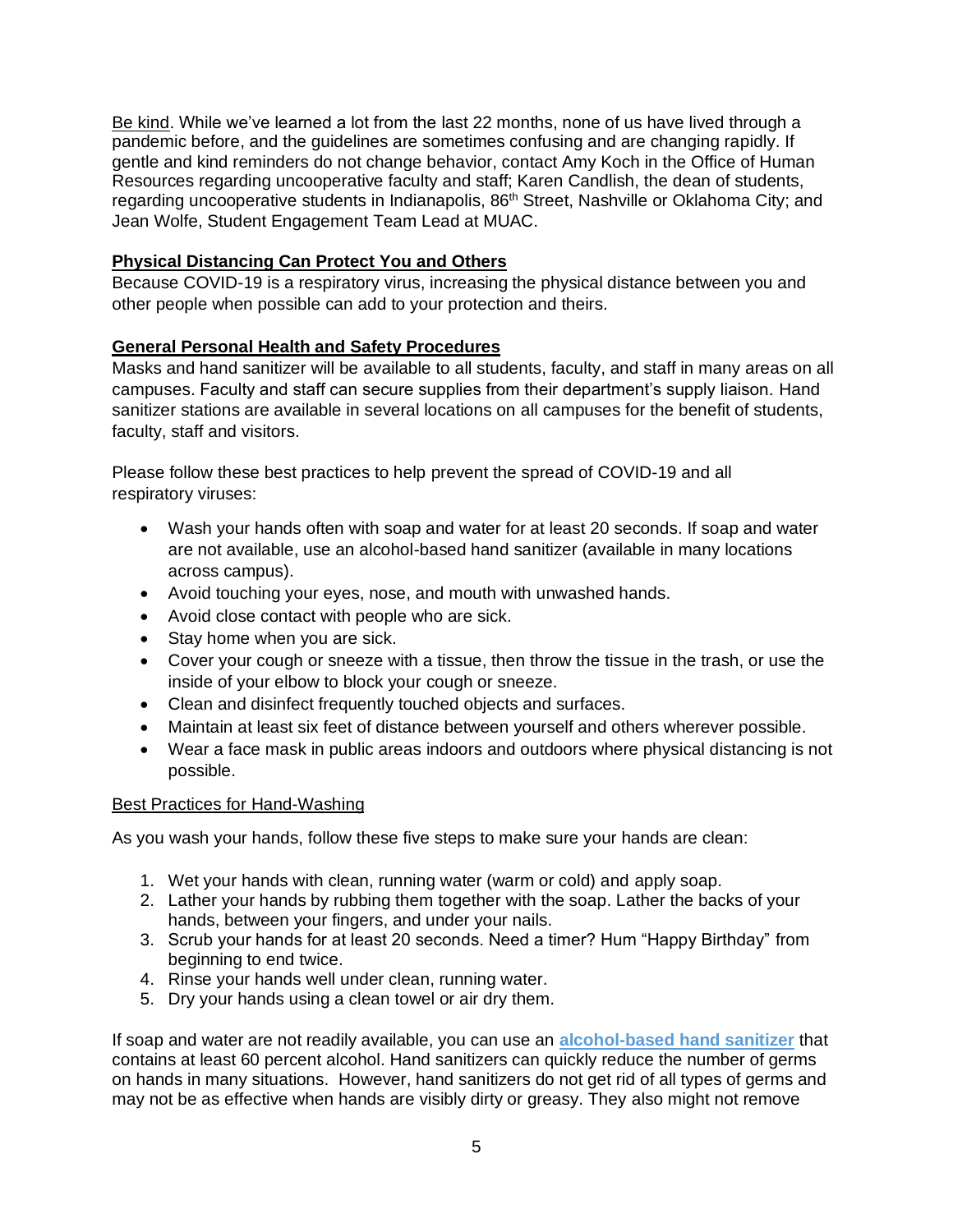harmful chemicals from hands like pesticides and heavy metals. You should wash your hands as soon as you have access to soap and water.

# Best Practices for Physical Distancing

Students, faculty, staff, and visitors on all campuses are expected to maintain appropriate physical distancing when possible in order to reduce the risk of being exposed to or spreading COVID-19. This includes precautions such as:

- Maintaining at least a distance of six feet (about two arm lengths) from other people whenever possible.
- Avoiding crowded places and mass gatherings, especially indoors and where mask wearing and physical distancing are not in place consistently (including restaurants and other hospitality venues).
- Avoiding those who appear to be demonstrating symptoms of COVID-19 such as coughing.

# Best Practices for Face Masks

To help reduce the spread of COVID-19, the **[Centers for Disease Control and Prevention](http://www.ne16.com/t/2275108/40003933/2534611/0/1002399/?f5d63f87=S25pZ2h0Q2FyZSUyMDcuMS4yMDIw&x=5ab5ef4a)  [\(CDC\)](http://www.ne16.com/t/2275108/40003933/2534611/0/1002399/?f5d63f87=S25pZ2h0Q2FyZSUyMDcuMS4yMDIw&x=5ab5ef4a)** recommends wearing a **[face mask](http://www.ne16.com/t/2275108/40003933/2663487/0/1002399/?f5d63f87=S25pZ2h0Q2FyZSUyMDcuMS4yMDIw&x=6499794e)** to not only protect yourself, but the people around you. Face masks are recommended as a simple barrier to help prevent respiratory droplets from traveling into the air and onto other people when the person wearing the face mask coughs, sneezes, talks, or raises their voice.

The CDC warns that people (vaccinated AND unvaccinated) who are not experiencing symptoms of COVID-19 can still be infected without knowing it and can spread the virus. This is why it is especially important to wear a face mask in public settings and when physical distancing is difficult.

The CDC recommends **[these steps to follow](http://www.ne16.com/t/2275108/40003933/2663488/0/1002399/?f5d63f87=S25pZ2h0Q2FyZSUyMDcuMS4yMDIw&x=35787717)** when putting on and wearing a face mask:

- Wash your hands before putting on your face mask.
- Put it over your nose and mouth and secure it under your chin.
- Try to fit it snugly against the sides of your face.
- Make sure you can breathe easily.
- Don't put the covering around your neck or up on your forehead.
- Don't touch the face mask, and, if you do, wash your hands.

Taking off a face mask:

- Untie the strings behind your head or stretch the ear loops.
- Handle only by the ear loops or ties.
- Fold outside corners together.
- Place covering **[in the washing machine.](http://www.ne16.com/t/2275108/40003933/2664235/0/1002399/?f5d63f87=S25pZ2h0Q2FyZSUyMDcuMS4yMDIw&x=9b8f457d)**
- Be careful not to touch your eyes, nose, and mouth when removing and wash hands immediately after removing.
- Reusable masks should be washed and disposable masks discarded after each use.

# **Cleaning, Disinfection, and Hygiene Protocols and Supplies**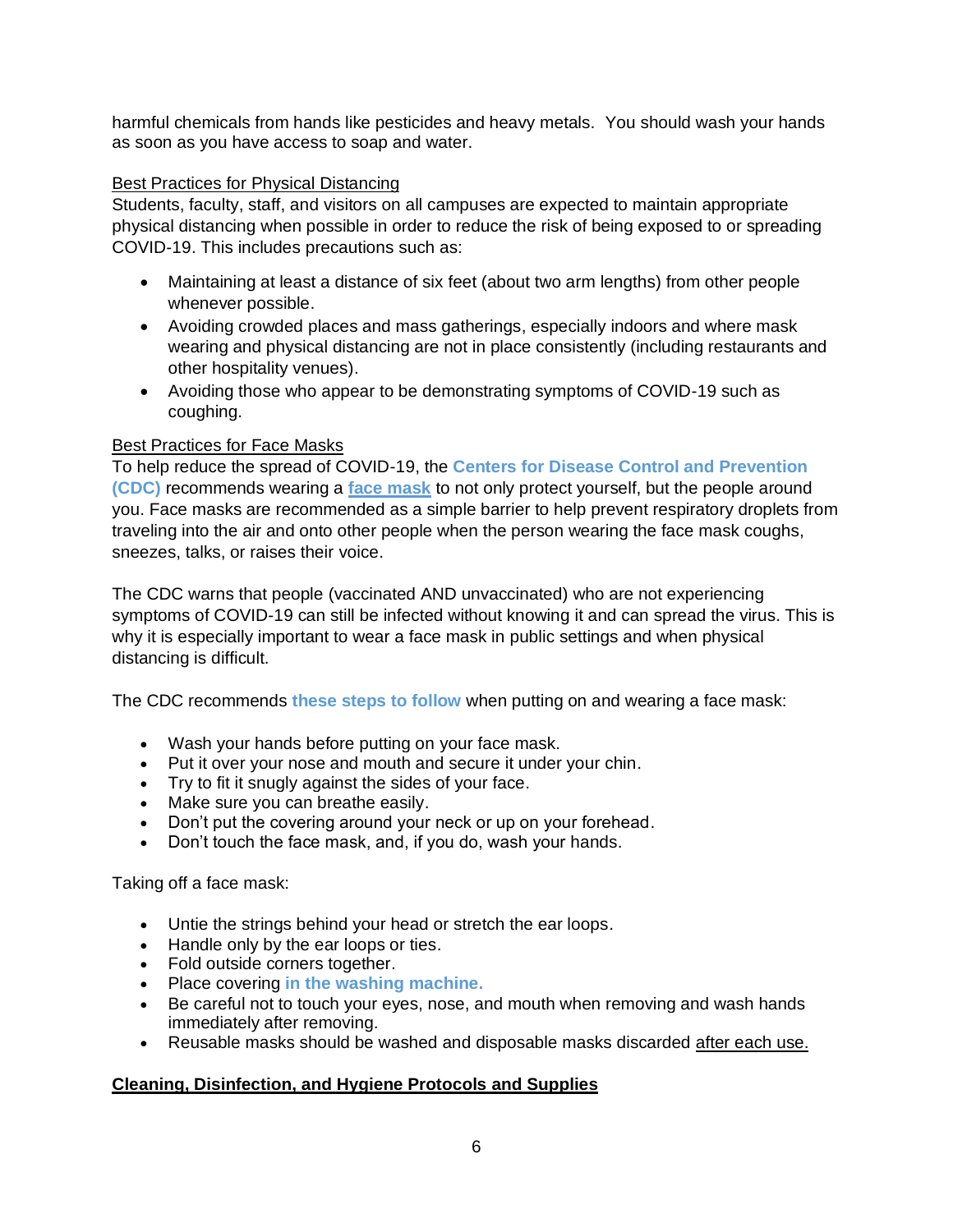Our campus partners, including Aramark and Sodexo, along with campus maintenance and facility staff are taking a highly professional approach to cleaning and sanitizing our campuses and are working diligently to ensure that academic, residential, athletic, and common areas on all campuses are regularly cleaned before and after activities or events.

Campus operations on all campuses have increased the frequency for cleaning of shared bathrooms and high-touch areas. Classrooms and other shared spaces will be cleaned at least once a day.

Classrooms and other shared spaces are equipped with cleaning supplies. Everyone using these spaces is encouraged to clean their area(s) of use (e.g. desk or table) personally before each use to supplement the daily deep cleaning by facilities staff.

Faculty and staff should regularly clean their personal work areas, with special attention to telephones, keyboards, mouse and other high-touch items or areas. Cleaning supplies can be secured from the supply liaison for your campus.

# For faculty and staff:

- Face masks, hand sanitizer, and other supplies are available for distribution to campus buildings through the building or department supply liaison for your campus. Schools/departments should not order their own supplies.
- Special cleaning needs should be submitted through your campus' Work Order system.
- Special requests for additional COVID-19-related supplies or facility modifications should be emailed to **[facilities@marian.edu](mailto:facilities@marian.edu)**. Please do not submit special requests through your campus' Work Order system.

# **Academic Issues**

# Class Attendance

The 2021-22 academic year will prioritize in-person classes and academic experiences. However, faculty have prepared all courses with sufficient flexibility and adaptability to enable them to accommodate students who are in quarantine or isolation and to transition effectively during the semester to online instruction and back to on-campus instruction if conditions on our campus and in our community warrant such changes. As noted above, students will be expected to wear face masks/shields during in-person class sessions at the beginning of the semester, with some very limited exceptions. If you have questions or concerns about your ability to persist in your classes because of a COVID-19 situation or for any other reason, contact your faculty.

# Academic Calendar

The 2021-22 academic calendar includes all regularly scheduled breaks and starts and ends on a traditional timeline. The full academic calendar can be found on the Marian University website:<https://www.marian.edu/academics#Academic>

# Student Support Services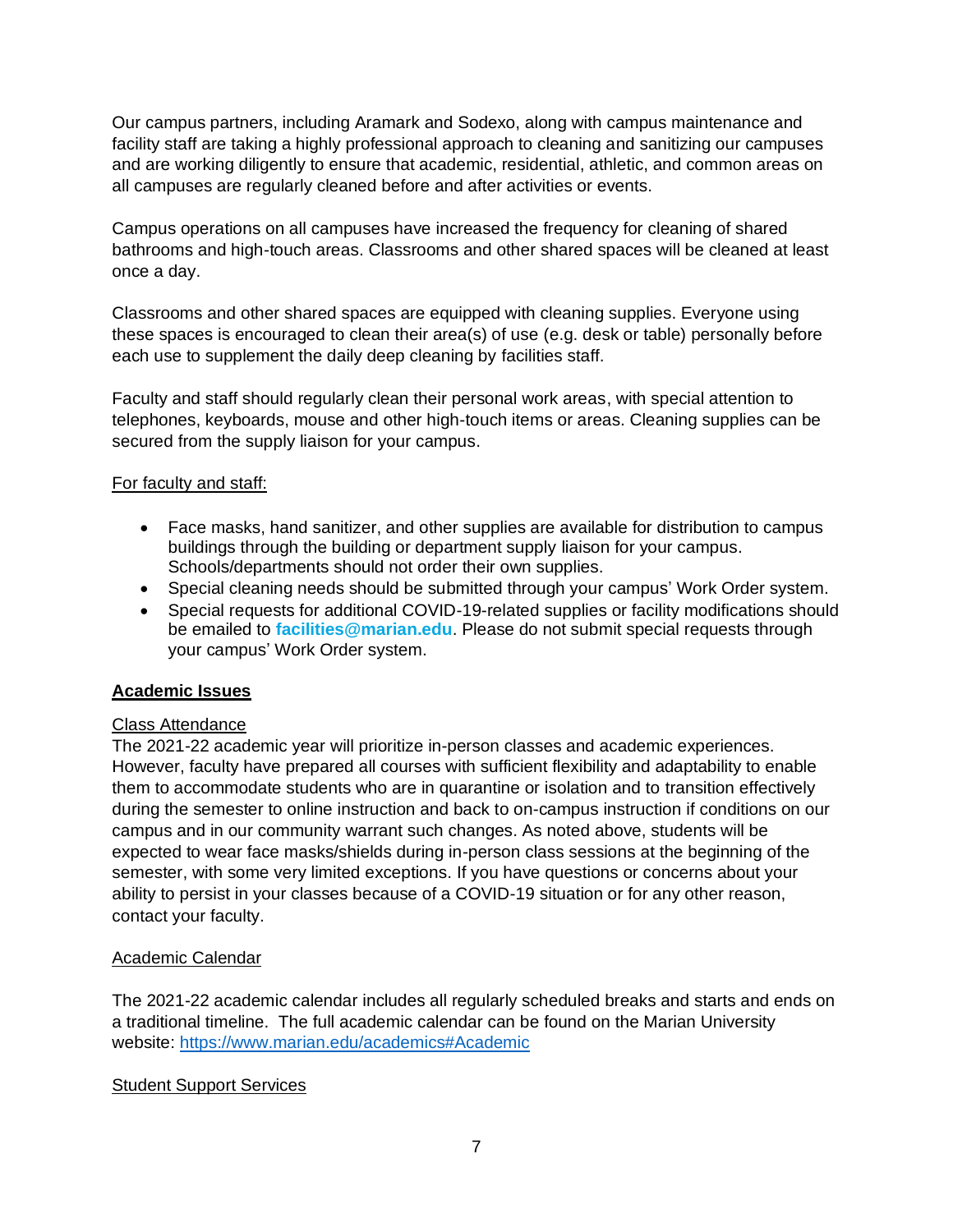Many student support services offer virtual, as well as in-person services. For in-person services, advance appointments are strongly preferred. Contact the specific office for details.

# Internships, Work Study, Clinical Experiences

Students are encouraged to participate in internships if appropriate safety protocols are in place. Students will be expected to comply with all Marian University's COVID-19 guidelines, as well as any additional requirements of their employer or internship partner. Necessary safety equipment and supplies will be provided by Marian if not provided by the employer or internship partner.

Similarly, clinical experiences are encouraged as long as appropriate safety protocols are in place. Students will be expected to comply with all Marian University's COVID-19 guidelines, as well as any additional or more stringent requirements of the clinical partner. Necessary safety equipment and supplies will be provided by Marian if not provided by the clinical partners.

# **Dining Services**

On the Marian Indianapolis campus:

- The Dining Commons will offer regular options. Both dine-in and carry-out is available.
- Outdoor seating is plentiful and heaters have been installed in many outdoor dining spaces to allow use in early spring when temperatures are low.
- Appropriate personal protective equipment (PPE) and precautions will be in place for all dining staff.
- Plexiglas and other appropriate barriers have been installed as needed for cashiers.
- Starbucks will be open for dine-in and carry-out. Orders can be placed in person at Starbucks or via the Dining Sidekick app.
- Subway will be open for dine-in and carry-out with limited seating in the Norman Center. Orders can be placed via the Dining Sidekick app.

Regular dining updates can be found at marian.edu/dining.

On the MUAC campus:

- Zirkle Commons will offer regular service. Both dine-in and carry-out is available.
- Appropriate personal protective equipment (PPE) and precautions will be in place for all dining staff.
- •

Regular dining updates can be found at [https://ancillaofmarian.sodexomyway.com/#.](https://ancillaofmarian.sodexomyway.com/)

# **Mail Services**

On the Marian Indianapolis campus:

# For faculty and staff:

Access to the mailroom lobby is limited to allow for physical distancing. The mailroom staff will instruct you on the process to pick up your packages. Please avoid using the door to the dock for picking up packages, as this makes physical distancing difficult and security a challenge. Any outgoing mail will be picked up from a centralized location based on your building or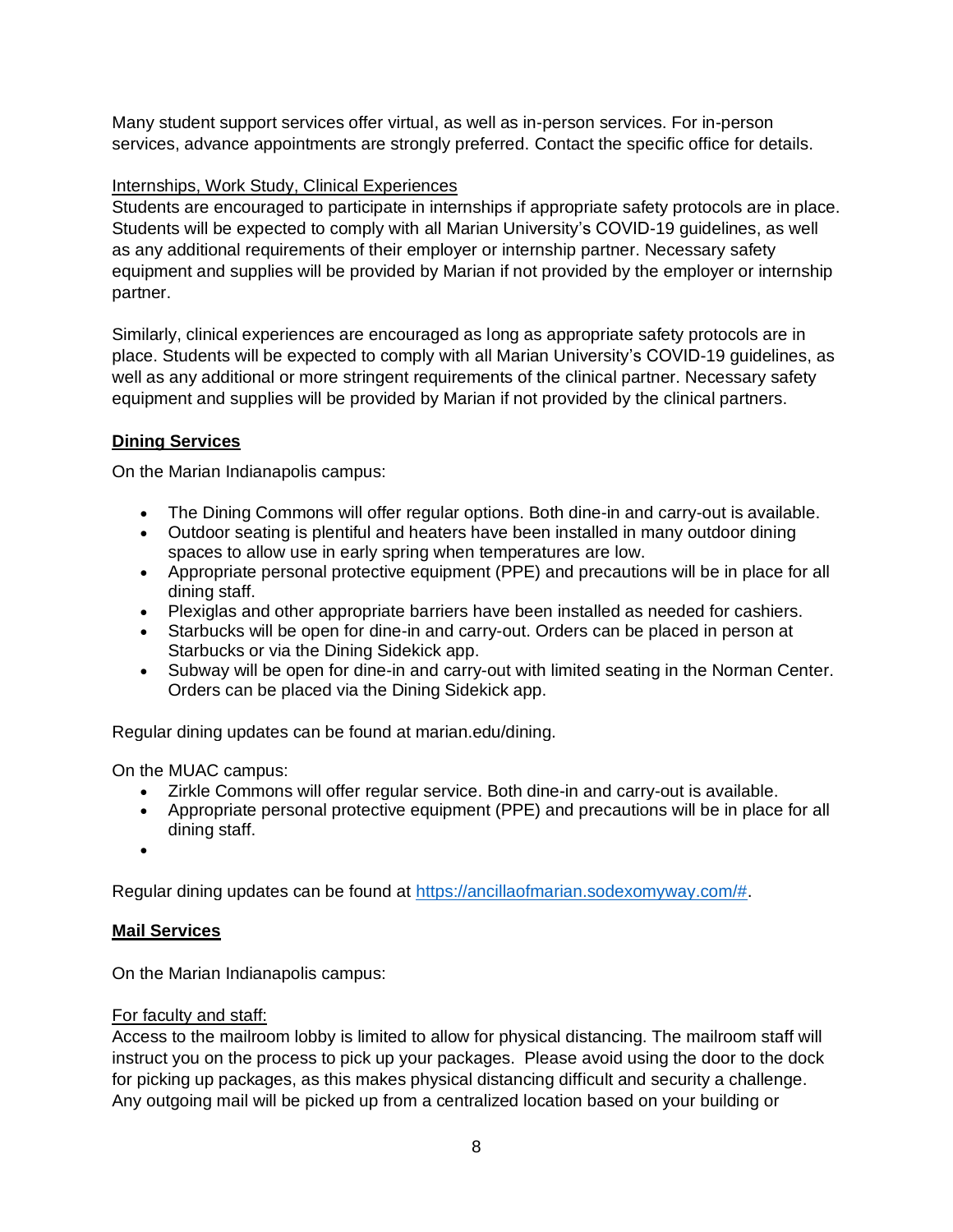dropped off in the baskets in the mailroom lobby during operating hours. Mailroom use should be reserved for business purposes only.

# For students:

United States mail will be delivered by a member of the residential life staff to individual student mailboxes. Packages will be delivered via the campus package lockers (Pack City) located near the Dining Commons in Clare Hall. Package recipients will be notified via an email to their Marian University email. The email contains package retrieval information and directions. Packages that are in the locker longer than 4 days or are not able to go into the locker due to size or volume will be kept in the mailroom. Access to the mailroom lobby is limited to allow for physical distancing. Please wait in the hall if someone is being helped in the lobby. The mailroom staff will instruct you in the steps to pick up a package. If you are in quarantine or isolation on campus and need your package that has been delivered that can be arranged through emailing [housing@marian.edu.](mailto:housing@marian.edu)

# On the MUAC campus:

# For faculty and staff:

Access to the copy, postage, fax machine and mailbox area is to be limited to one person at a time to maintain social distancing. Sanitizer is available.

# For students:

United States mail, including packages, will be delivered to residence hall rooms using appropriate social distancing and safety measures.

# **Campus Ministry Guidelines for Public Worship and Use of Chapel Space**

Marian University follows the guidelines of the Archdiocese of Indianapolis and the Archdiocese of Fort Wayne as well as guidance from the CDC, the Indiana State Department of Health, Marion County Department of Health, Marshall County Department of Health and Marian's medical advisors.

Masks Are Required: For the health of the Marian University community, all public worship services require the proper wearing of masks (covering mouth and nose) and physical distancing when possible. Masks also are required upon entrance of all chapels for group prayer. Masks will be available at the entrance to all chapels if needed.

On the Indianapolis campus, if you want to reserve any chapel, please schedule with Lesley Bartone, [LBartone@marian.edu.](mailto:LBartone@marian.edu)

Physical Distancing is Encouraged: When possible, we encourage physical distancing in the chapels.

Hand Sanitizing is Recommended: Hand sanitizer will be provided at entrance of all chapels. It is recommended that all who are receiving use hand sanitizer before receiving communion and upon departure from Mass.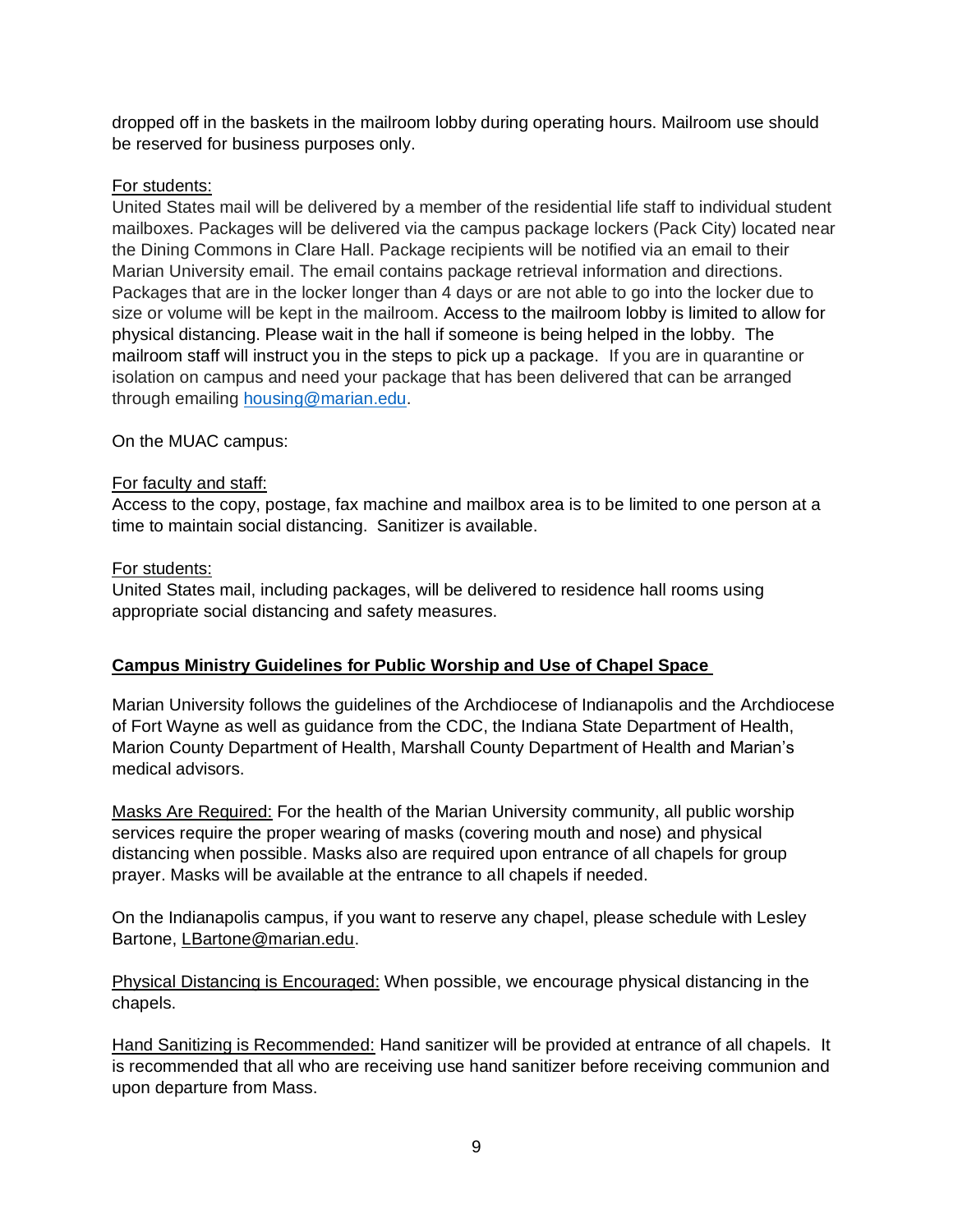# Mass

Mass schedules and details for the Indianapolis campus can be found at [events.marian.edu.](events.marian.edu) All Campus Masses in Indianapolis will be live streamed on Marian University Facebook page and on all screens on campus, and all Marian University students, faculty and staff are invited to participate.

Mass schedules and details for MUAC will be communicated to the students, faculty and staff at MUAC as needed.

# Private Prayer

All chapels are available for private prayer. We recommend that masks be worn and physical distancing maintained.

# Daily Virtual Prayer Service

A virtual prayer service is conducted at 8:45 a.m. daily Monday-Friday via WebEx: <https://mu.webex.com/mu/j.php?MTID=mfedef0c7c1f982621c3acb1f0e4c79bc>

# **Protocols for Programs and Campus Events**

*These guidelines may change based on CDC recommendations.*

- Events and group gatherings on all campuses must follow the CDC Coronavirus Disease [Guidelines](https://www.cdc.gov/coronavirus/2019-ncov/prevent-getting-sick/prevention.html) and Marian University guidelines, policies, and procedures.
- To protect themselves and others, participants are encouraged to wear face coverings in all public/shared indoor areas except when participants are consuming food and beverage.
- Event planners should have extra masks available at the event.
- Hand sanitizer and cleaning supplies must be readily available at all events. Event planners must coordinate with campus operations for housekeeping and trash removal needs at least two weeks in advance of the event.
- Events that are contactless are preferred.
- Indoor campus events may be limited in participation size to allow for physical distancing.
- Guests are allowed on campus for scheduled events, but need to follow all guidelines.
- Events that require pre-registration are preferred to ensure appropriate set-up.
- Contactless registration and check in are preferred. Consider using Connect for RSVPs.
- Organizers need to consider accessibility for participants.
- Use single use items (for example, pens) when possible.
- Limit handouts and materials.
- When planning events, ensure there is an option available to ensure participants who are still not yet comfortable in these situations or have a compromised immune system have a safe way to participate.
- Event organizers are encouraged to keep track of attendance should there be a need to track participants for health reasons. This list should be maintained by the event organizer for no less than 60 days after the event.
- Provide speakers or guests with Marian's COVID-19 guidelines and expectations in advance of the event.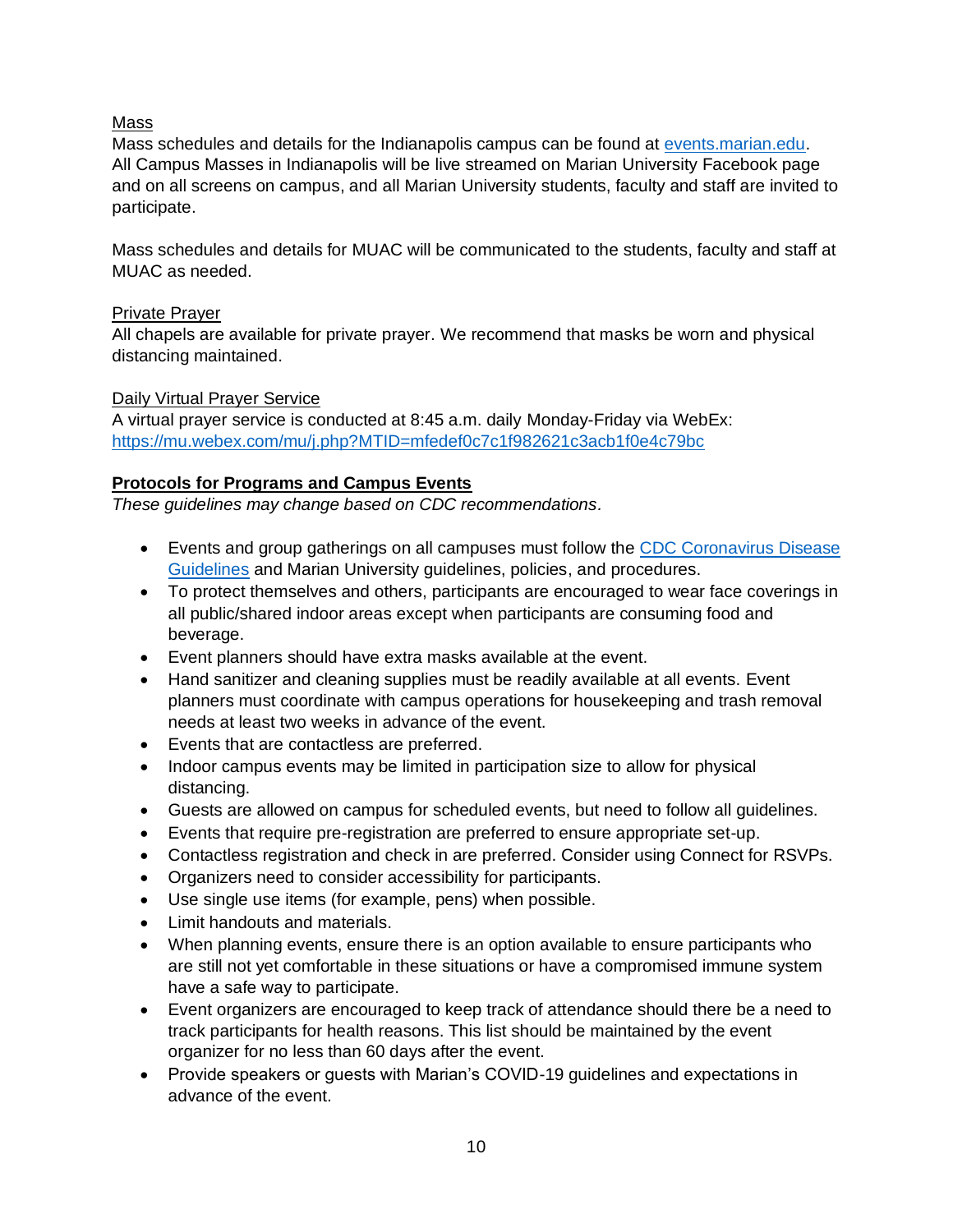- Events that include food service need to be carefully coordinated with ARAMARK to ensure compliance with Marion County food and beverage regulations on the Indianapolis campus and with SODEXO to ensure compliance with Marshall County food and beverage regulations at MUAC.
- All food must be provided by Aramark (Indianapolis) or Sodexo (MUAC) unless alternative arrangements have been made at least 3 weeks in advance.
- A written event plan is required for all events for more than 10 people.
- For faculty and staff planning events, event plans must be approved by Katie Smith at least 30 days prior to the event date.
- For students planning events, event plans must be approved at least 14 days prior to the event date. Events will be approved by the following staff members:
	- $\circ$  Events led by Marian University Indianapolis undergraduate students Sarah Balana Molter;
	- o Events led by MUAC undergraduate students Sarah Balana Molter in collaboration with appropriate MUAC staff
	- $\circ$  Events led by resident assistants Office of Residential and Commuter Life Professional Staff
	- o Events in Indianapolis led by graduate and COM students Asia Hudson

# **Health Services**

COVID-19 Symptoms Symptoms of COVID-19 include the following:

- Fever or chills OR
- Cough OR
- Shortness of breath
- AND
- Fatigue OR
- Muscle or body aches OR
- Headache OR
- New loss of taste or smell OR
- Sore throat OR
- Congestion or runny nose OR
- Nausea or vomiting OR
- Diarrhea

**NOTE**: according to some reports, infections with the Omicron variant may not include fever as a symptom, so if you have any of these symptoms, check with your health provider to determine if you should be tested for COVID-19.

*On the Indianapolis campus (including the 86th Street location):* 

# Student Health Center

The Student Health Center provides services to students only. Services can be provided only by appointment. An appointment can be made at (317) 955-6154.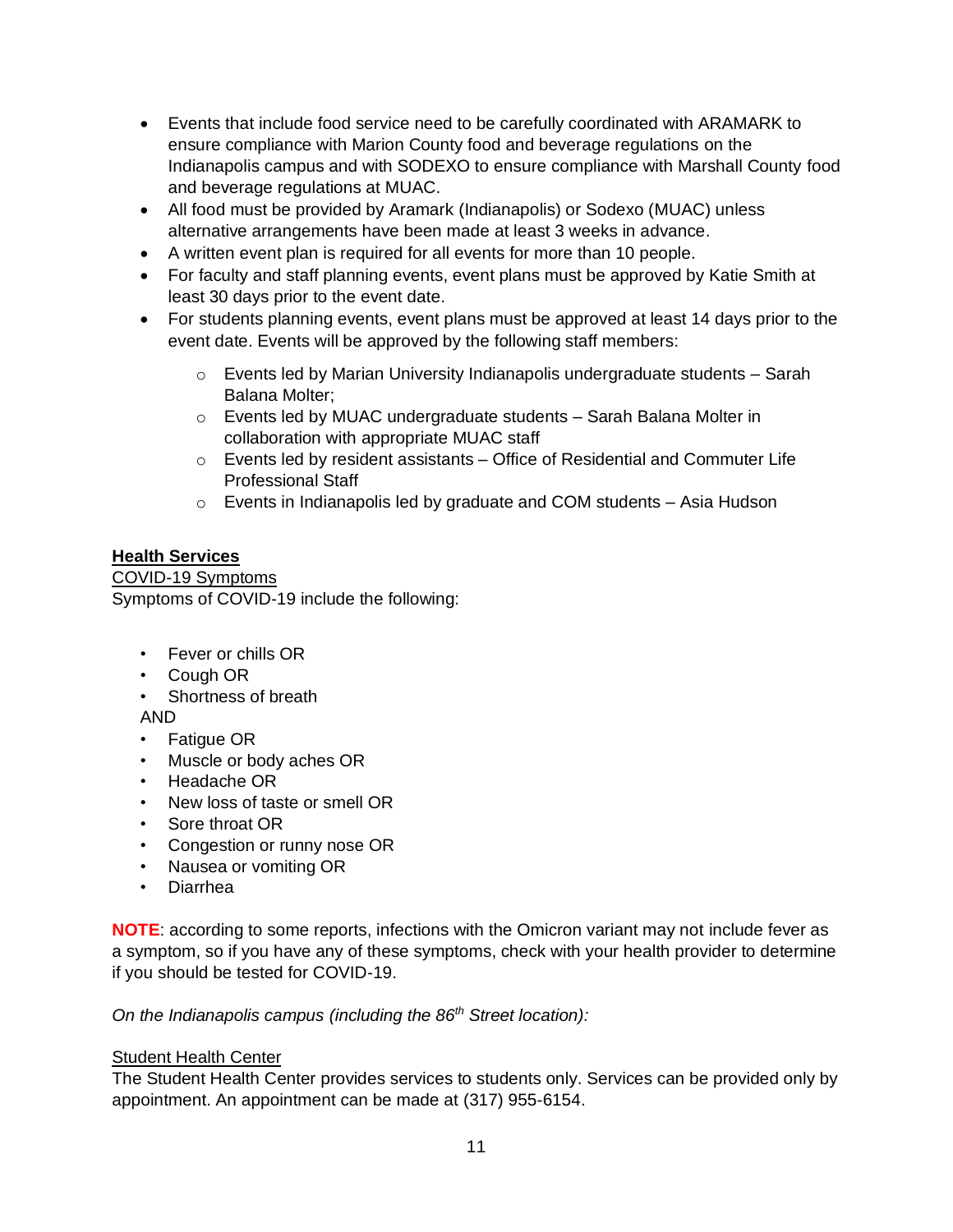Students (vaccinated AND unvaccinated) who are experiencing symptoms of COVID-19, or who reasonably believe they have been exposed to someone with COVID-19 are encouraged to call the Student Health Center at (317) 955-6154 to discuss how to proceed. Students will be screened for symptoms and the possibility of exposure and scheduled at the Student Health Center accordingly. COVID-19 tests will be administered by the Student Health Center as needed. Students are strongly discouraged from having a COVID-19 test at an off-campus location, due to the difference in testing effectiveness. Students who are unable to be tested oncampus should contact the Student Health Center to determine the best kind of test to obtain.

Faculty and staff (vaccinated AND unvaccinated) experiencing symptoms of COVID-19, or who reasonably believe they may have been exposed to someone with COVID-19, should contact their health provider for an assessment and care plan. If a test is recommended, faculty, and staff are encouraged to have the test taken at either their healthcare provider or by appointment at Urgent Care Indy at 7911 Michigan Road, Indianapolis, Indiana 46268, (317) 960-3278. This will provide the quickest and most accurate test results.

# *On the MUAC campus:*

# Student Health Center

The Student Health Center provides services to students only. Services can be provided only by appointment. An appointment can be made at (574) 935-1775.

Students (vaccinated AND unvaccinated) who are experiencing symptoms of COVID-19, or who reasonably believe they have been exposed to someone with COVID-19 are encouraged to call the Student Health Center at (574) 935-1775 to discuss how to proceed. Students will be screened for symptoms and the possibility of exposure and scheduled at the Student Health Center accordingly. COVID-19 tests will be administered by the Student Health Center as needed. Testing needs outside of the hours of operation of the Student Health Center can be met by appointment at LifePlex Urgent Care, at 2855 Miller Drive #119, Plymouth, IN 46563, (574) 941-1000. Students are strongly discouraged from having a COVID-19 test at other offcampus locations, due to the difference in testing effectiveness. Students who are unable to be tested on-campus should contact the Student Health Center to determine the best kind of test to obtain.

Faculty and staff (vaccinated AND unvaccinated) experiencing symptoms of COVID-19, or who reasonably believe they may have been exposed to someone with COVID-19, should contact their health provider for an assessment and care plan. If a test is recommended, faculty, and staff are encouraged to have the test taken at either their healthcare provider or by appointment at LifePlex Urgent Care, at 2855 Miller Drive #119, Plymouth, IN 46563, (574) 941-1000. This will provide the quickest and most accurate test results.

# *At Nashville and Oklahoma City:*

Students (vaccinated AND unvaccinated) who are experiencing symptoms of COVID-19, or who reasonably believe they have been exposed to someone with COVID-19 are encouraged to call the Indianapolis Student Health Center at (317) 955-6154 to discuss how to proceed.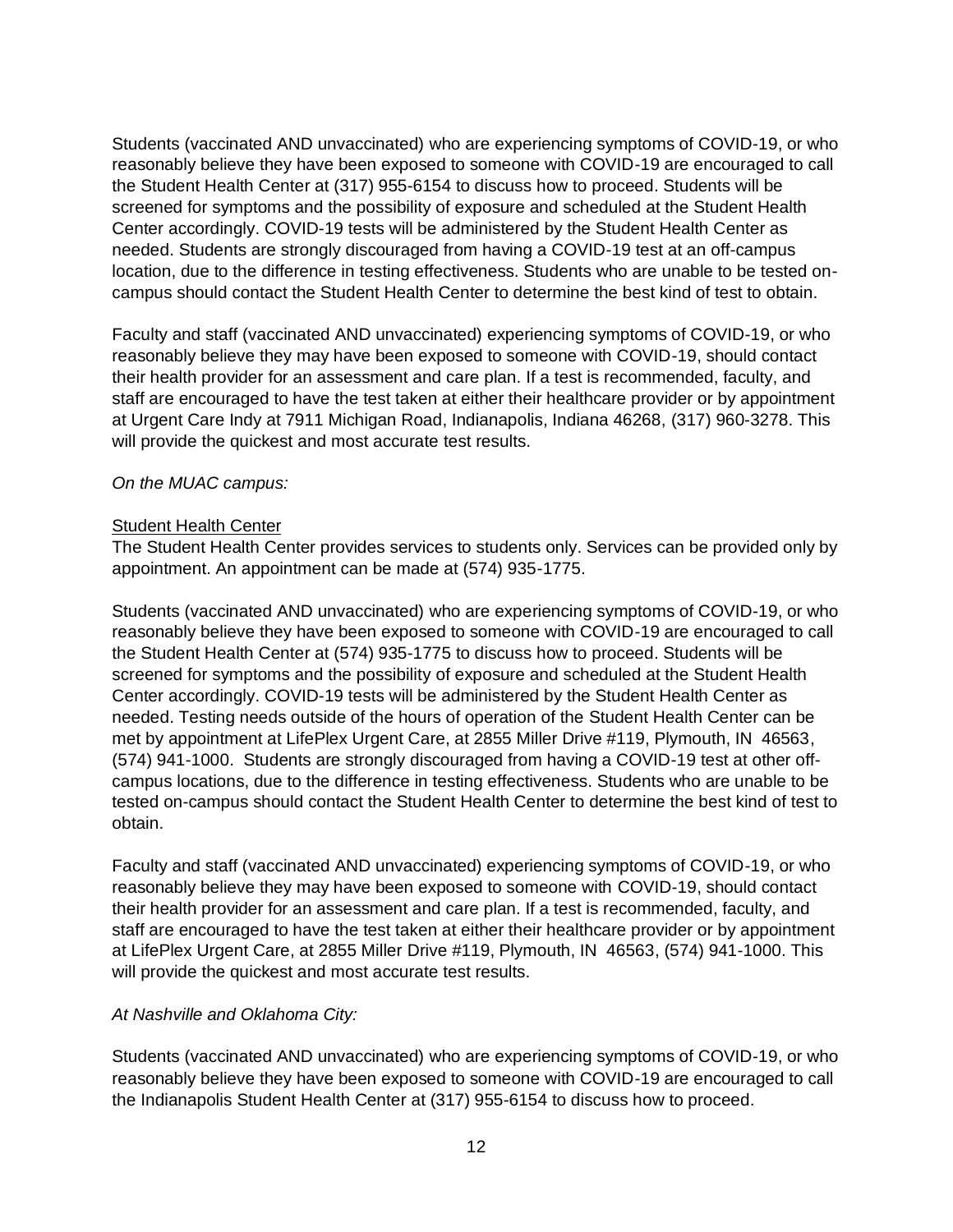Faculty and staff (vaccinated AND unvaccinated) experiencing symptoms of COVID-19, or who reasonably believe they may have been exposed to someone with COVID-19, should contact their health provider for an assessment and care plan.

# Isolation and Quarantine

*Quarantine* is the separation of students, faculty, and staff from the larger community who may experience no COVID-19 symptoms, but who have reason to believe they have been exposed to the virus. Because symptoms of COVID-19 may appear 2-14 days after exposure, and because asymptomatic persons may still spread the virus, quarantine is an important tool to stop the community spread of the virus.

*Isolation* is the separation of students, faculty, and staff from the larger community if they experience symptoms of COVID-19 or have a positive test result. Isolation is required until the illness has run its course or the danger of spreading the virus has ended, as determined by a health professional.

# Students:

1. Fully Vaccinated Students--

A student experiencing symptoms of COVID-19, or who reasonably believes he/she has been exposed to coronavirus should contact the Student Health Center as soon as possible at (317) 955-6154 in Indianapolis, 86<sup>th</sup> Street, Nashville or Oklahoma City or at (574) 935-1775 at MUAC. Based on a medical evaluation, the student may be tested, and/or may be required to quarantine or isolate.

# *Quarantine*

In most cases, **a vaccinated student will NOT be required to quarantine** unless they have symptoms. They can get tested 5-7 days after exposure, even if they don't have symptoms. They also will be required to wear a mask indoors in public areas for 10 days following exposure or until their test result is negative.

# *Isolation*

If a vaccinated student is experiencing symptoms or tests positive for COVID-19, they must isolate for 10-14 days, until their symptoms diminish or disappear or they have a negative test result.

If a vaccinated student tests positive but does not have symptoms of COVID-19, under certain limited circumstances, they may be able to be released from isolation earlier:

• If you live in a setting where you have your own bedroom and bathroom, you can be released from isolation and resume normal activities 5 days after exposure/positive test (on Day 6) if you wear an N95 mask or the equivalent (provided by the Student Health Center) for 5 days (through Day 10) at all times you are in a public space (including during all academic and athletic activities);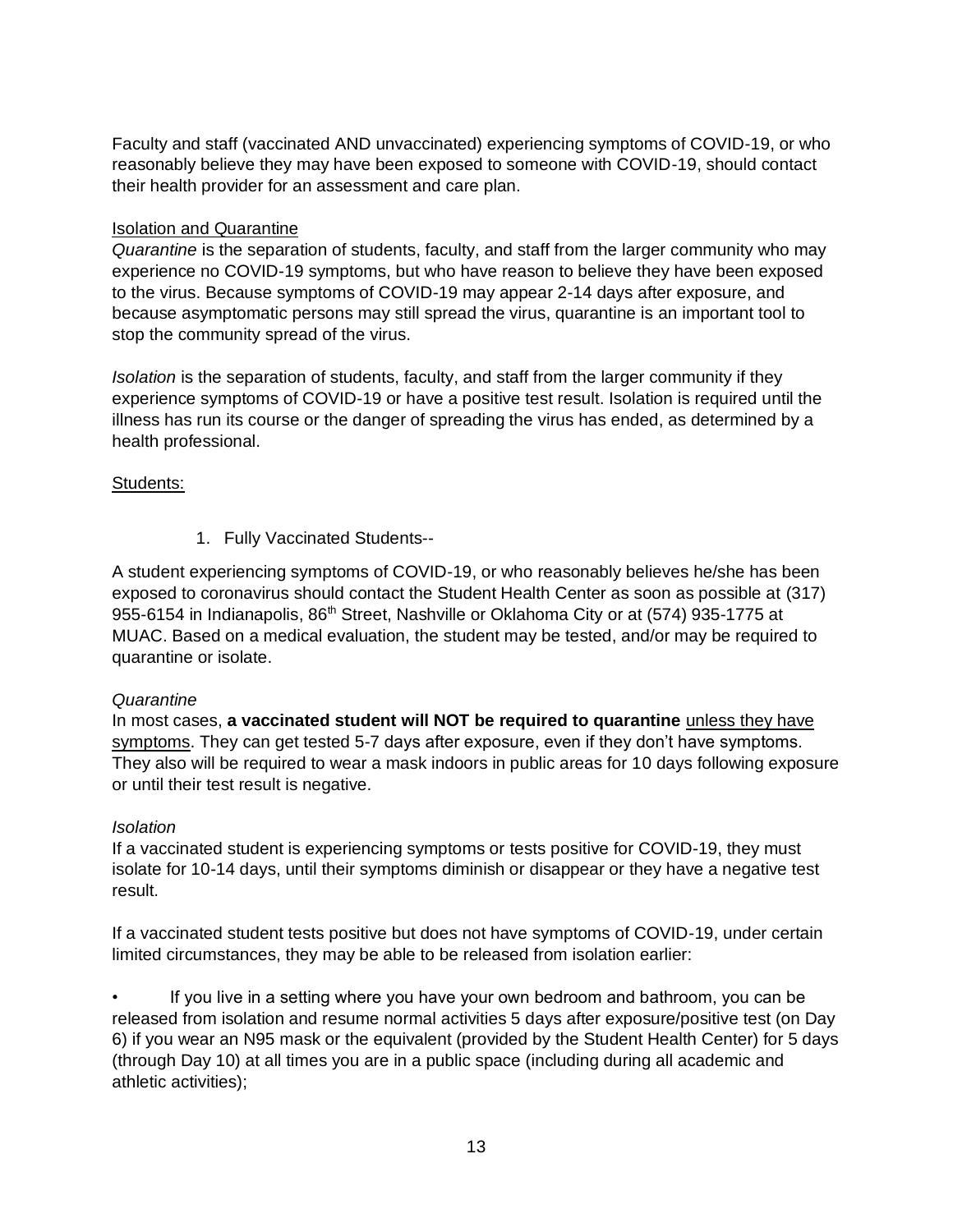If you do not live in a setting where you have your own bedroom and bathroom, you can be tested 5 days after exposure (on Day 6) and if your test is negative you can be released from isolation and resume normal activities if you wear an N95 mask or the equivalent (provided by the Student Health Center) for 5 days (through Day 10) at all times you are in a public space (including during all academic and athletic activities). If your test is positive, you must remain in isolation;

• The Student Health Center can adjust these requirements as needed to address specific medical situations. Only the Student Health Center can release a student from isolation.

2. Unvaccinated Students--

# *Quarantine*

Unvaccinated students who are exposed to someone with COVID-19 normally will be required to quarantine for 10 days, depending on the specific circumstances as determined by the Student Health Center in Indianapolis (for the Indianapolis campus, 86<sup>th</sup> Street, Nashville and Oklahoma City) or the Student Health Center at MUAC.

However, if you are unvaccinated and have no symptoms of COVID-19, and have been exposed/are identified as a close contact of a COVID-19+ person, you can be released from quarantine and resume normal activities 5 days after exposure (on Day 6) if you are tested in the Student Health Center and your test results are negative. If your test is positive, you must isolate.

# *Isolation*

If you have symptoms of COVID-10 or test positive, you must isolate for 10-14 days, until your symptoms diminish or disappear or you have a negative test result.

If you do not have symptoms of COVID-19, under certain limited circumstances, you may be able to be released from isolation earlier:

If you live in a setting where you have your own bedroom and bathroom, you can be released from isolation and resume normal activities 5 days after exposure/positive test (on Day 6) if you wear an N95 mask or the equivalent (provided by the Student Health Center) for 5 days (through Day 10) at all times you are in a public space (including during all academic and athletic activities);

If you do not live in a setting where you have your own bedroom and bathroom, you can be tested 5 days after exposure (on Day 6) and if your test is negative you can be released from isolation and resume normal activities if you wear an N95 mask or the equivalent (provided by the Student Health Center) for 5 days (through Day 10) at all times you are in a public space (including during all academic and athletic activities). If your test is positive, you must remain in isolation;

• The Student Health Center can adjust these requirements as needed to address specific medical situations. Only the Student Health Center can release a student from isolation.

# Process for Quarantine or Isolation

If a student needs to quarantine or isolate, the Office of Student Engagement will notify their faculty, coaches, and others about their absence, and will arrange food delivery and other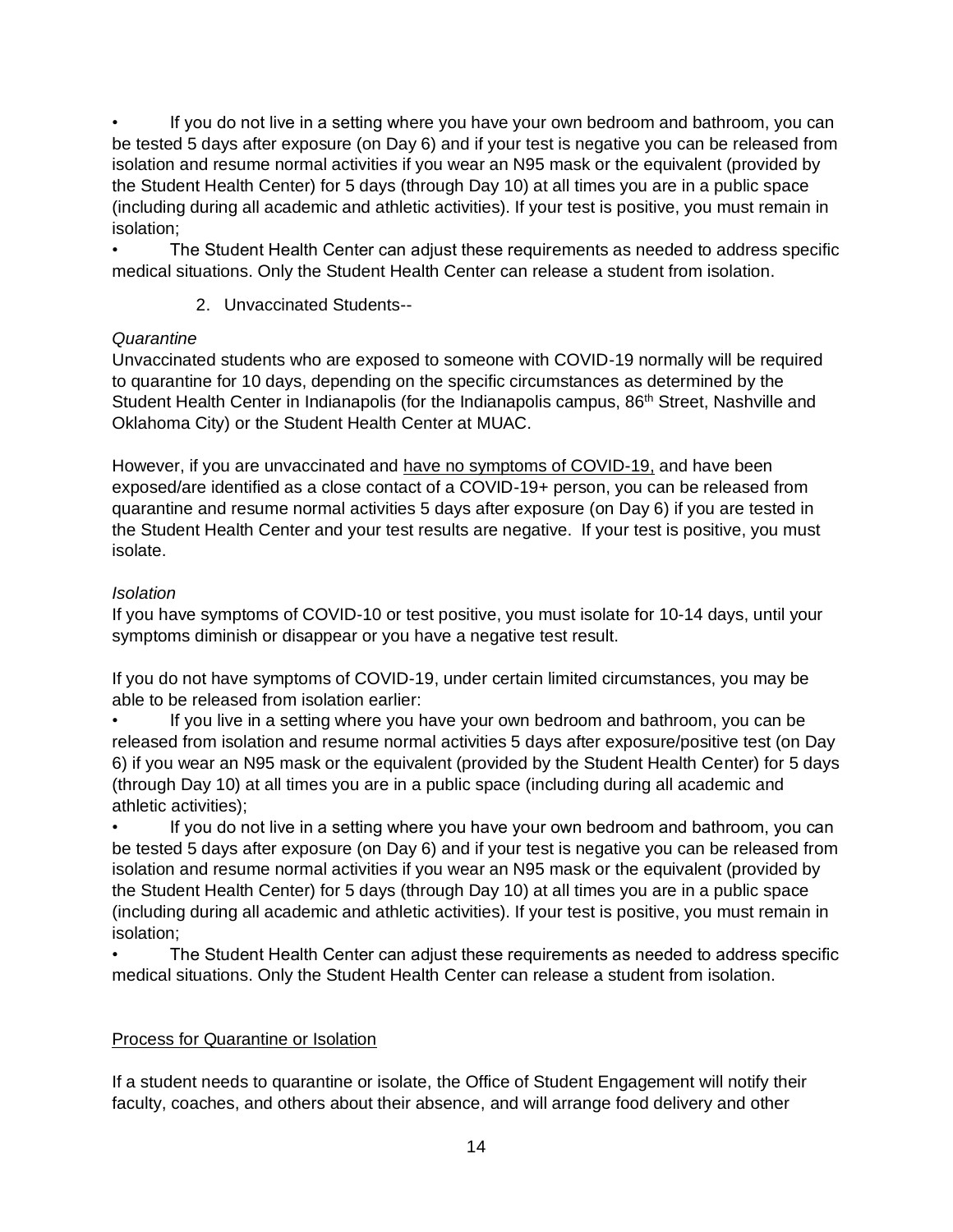support services for residential students. Students should coordinate with their faculty to continue participation in academic activities.

Residential students in quarantine will typically remain in their residential space, and will be required to stay in that space during the quarantine period. Residential students may choose to quarantine at their parent's home, but must notify the Office of Residential Life of that decision before leaving campus. Non-resident students will be asked to quarantine at home. Students may not return to regular activities until released by the Student Health Center. **Only the campus' Student Health Center may release a student from quarantine.** Any student breaking quarantine before being released may be subject to student conduct sanctions.

Residential students in isolation will typically be moved to an isolation room, and will be required to stay in that space during the isolation period. Isolation will usually last 5-10 days, depending on the circumstances and the person's symptoms and medical condition. Residential students may choose to isolate at their parent's home, but must notify the Office of Residential Life before leaving campus. Non-resident students will be asked to isolate at home. **Only the campus' Student Health Center may release a student from isolation.** Student-athletes may require additional assessment and testing before being allowed to resume normal athletic activities. Any student breaking isolation before being released may be subject to student conduct sanctions.

Students in isolation or quarantined will be monitored by the applicable campus Student Health Center and Student Services staff, and may reach out for assistance at any time by calling the COVID phone at 317- 389-7279 in Indianapolis or (574) 935-1775 at MUAC.

Students in quarantine or isolation are required to cooperate fully with contact tracing, as described below. Any student failing to fully cooperate with contact tracing in a timely manner may be subject to student conduct sanctions.

# Faculty and Staff:

Faculty and staff must notify their supervisor if they must quarantine or isolate, based on the advice of their medical professional. The supervisor and the employee will determine the best plan to continue the employee's work. The supervisor will notify the Office of Human Resources, which will take appropriate steps to sanitize work spaces as needed and initiate contact tracing.

#### *Quarantine*

Faculty and staff who are vaccinated and have no symptoms of COVID-19, and are identified as a close contact of a COVID-19+ person do not need to quarantine, but do need to wear a wellfitting mask at all times you are in a public space for 10 days after exposure. If you choose, you may get tested 5-7 days after exposure. If your test is negative, you can resume normal activities without the mask requirement.

Faculty and staff who are unvaccinated and have no symptoms of COVID-19, and are identified as a close contact of a COVID-19+ person must quarantine for 10 days after exposure.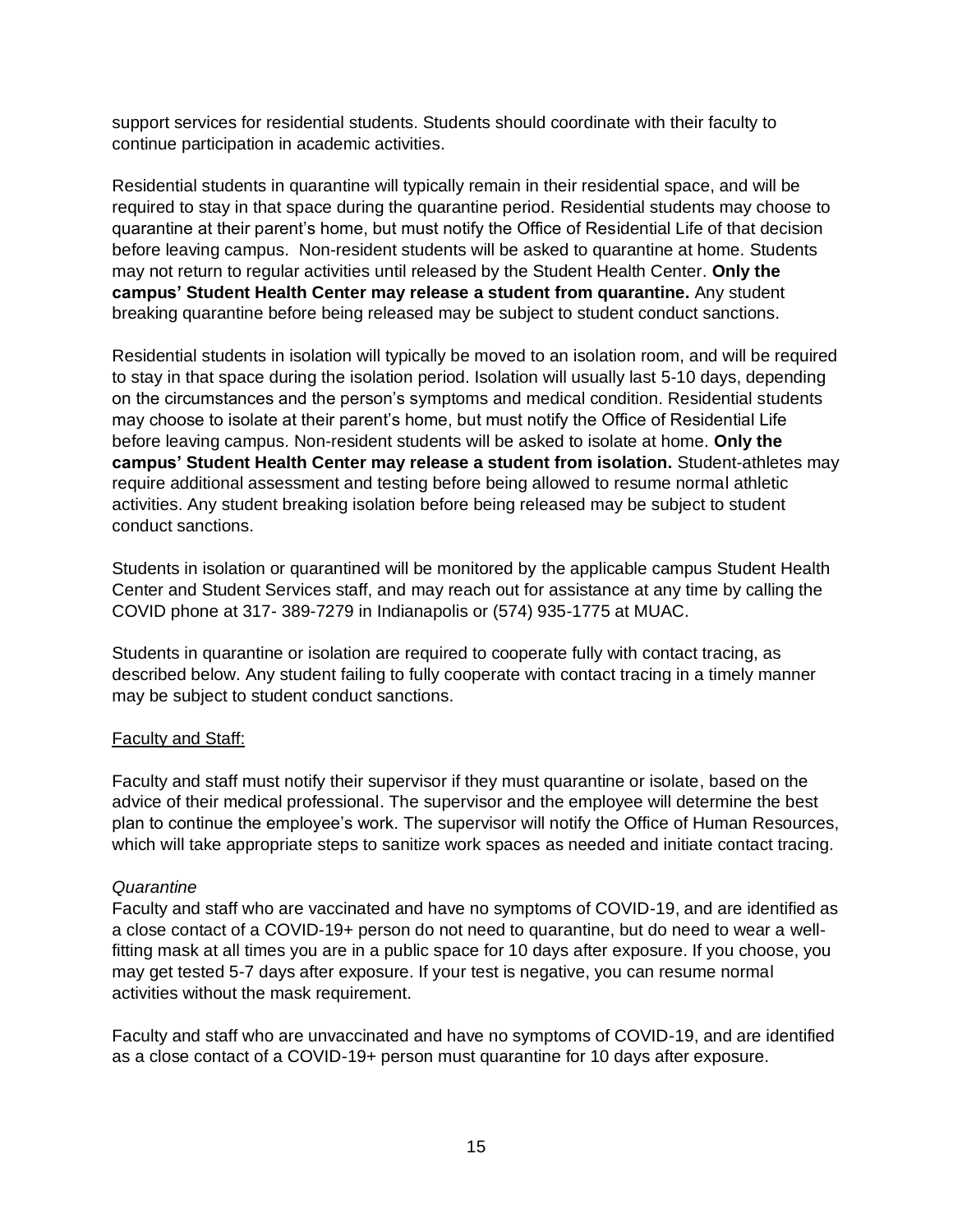However, you can be released from quarantine and resume normal activities 5 days after exposure (on Day 6) if you are tested and your test results are negative. If your test is positive, you must isolate.

If you are vaccinated or unvaccinated and develop COVID-19 symptoms during your quarantine, you will need to isolate.

#### *Isolation*

Faculty or staff who experience symptoms of COVID-19 and/or test positive will be expected to isolate at home for 10-14 days, until your symptoms diminish or disappear or you have a negative test result.

If you do not have symptoms of COVID-19, under certain limited circumstances, you may be able to be released from isolation and resume normal activities 5 days after exposure/positive test (on Day 6) if you wear an N95 mask or the equivalent for 5 days (through Day 10) at all times you are in a public space.

Faculty and staff health providers can adjust these requirements as needed to address specific medical situations.

Faculty and staff who experience symptoms of COVID-19 after testing positive may not return to campus for at least 10 days or until they are advised to do so by their health professional.

#### Contact Tracing

Marian University has designated an employee, Nikki Jo McCrady, to do contact tracing for all Marian University students, faculty, and staff for their on-campus activities and interactions. Once a notification of COVID-19 symptoms or exposure resulting in isolation is received for a student from the campus' Student Health Center, or from faculty and staff to their supervisor (and through them to HR), contact tracing will commence. Based on the information provided by the person ill with or exposed to COVID-19, Ms. McCrady will reach out to anyone (typically by text or email) who was in contact on campus with the isolated person for more than 15 minutes without wearing a mask or physically distancing.<sup>1</sup> These persons are considered "close" contacts" and may be asked to quarantine or isolate, depending on the circumstances.

For students, the campus' Student Health Center will follow up to evaluate the risk level for the close contact and will determine whether testing is warranted and whether to quarantine or isolate them. For faculty and staff, "close contacts" will be asked to quarantine at home and consult their medical professional for testing or monitoring of symptoms.

Vaccinated students, faculty and staff who are close contacts will not typically be asked to quarantine or isolate unless they are experiencing symptoms of COVID-19. Proof of vaccination will be required.

 $1$  Marian University uses a slightly different criteria for defining a "close contact" than the Indiana State Department of Health. Our definition is based on consultation with our medical advisory board and our experience in the 2020-21 academic years, and is appropriate to our specific community settings.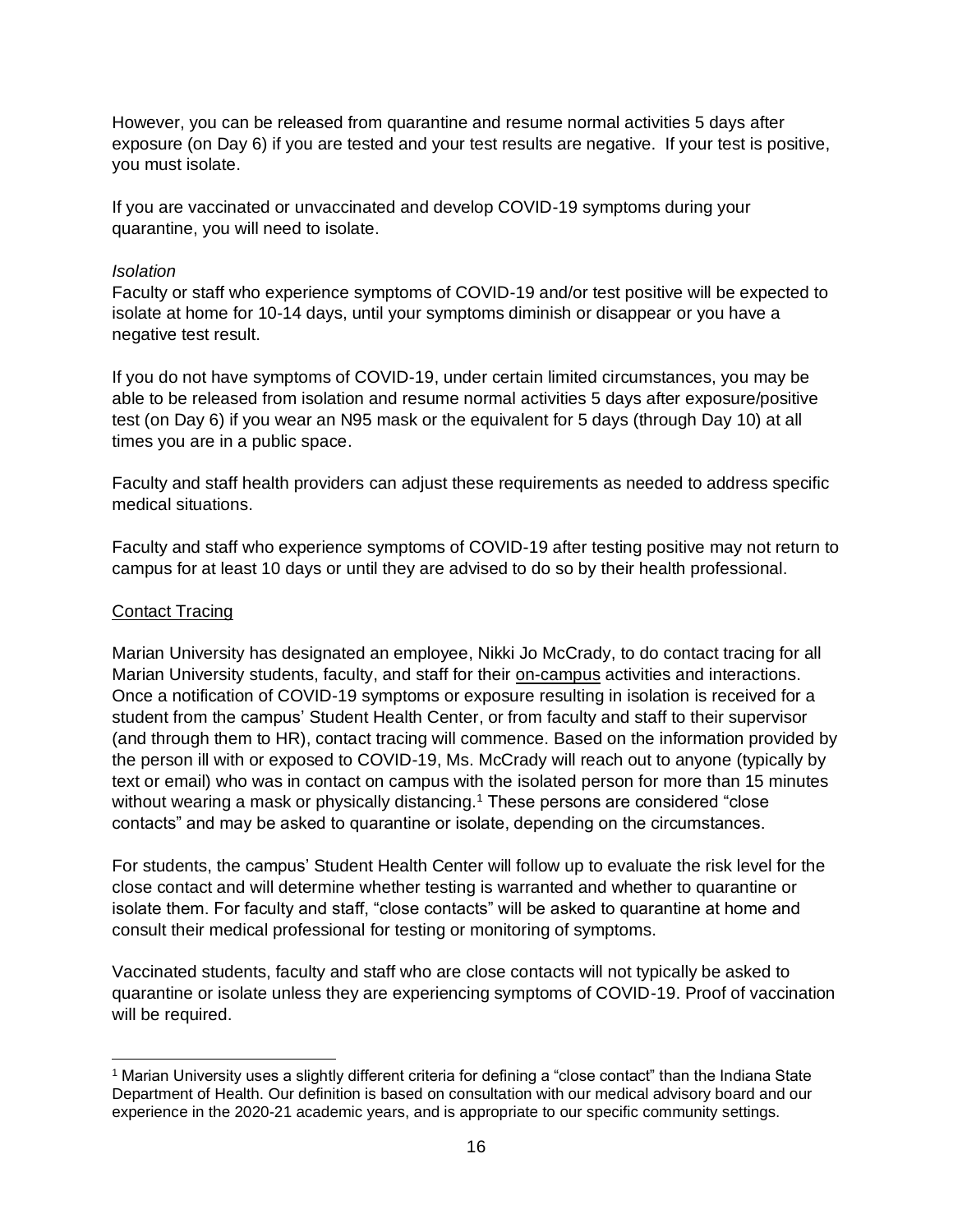Students, faculty and staff who have tested positive for COVID-19 within the previous 90 days will typically not be required to isolate or quarantine unless unique circumstances warrant such action. Proof of a positive test result will be required to determine if a "close contact" has tested positive within the 90-day time period.

Only "close contacts" will be contacted as a consequence of a student, faculty or staff member being quarantined or isolated. Other students, faculty or staff who may have been in contact with the COVID positive or exposed person, but who do not meet the definition of a "close contact" will not be informed or contacted, and should continue their normal activities.

Students, faculty and staff are expected to fully cooperate in a timely manner with Ms. McCrady for purposes of contact tracing. Your cooperation helps keep our community safe. Failure to appropriately cooperate with Ms. McCrady may result in student conduct sanctions for students or disciplinary actions for faculty and staff.

Ms. McCrady works collaboratively with the local health departments, so additional contact tracing may be done for students, faculty and staff in the county where they live or work regarding their off-campus activities and interactions. Students, faculty and staff in Indiana also may be contact traced the Indiana State Department of Health. Students, faculty and staff are encouraged to cooperate fully with county or state contact tracers.

Contacts must be released from their quarantine or isolation by the campus' Student Health Center for students, or by the Office of Human Resources for faculty and staff (a letter from their health professional may be required for faculty or staff in certain circumstances).

#### **Counseling**

Understandably, the global public health crisis is taking an emotional toll on all of us. Please know that your Marian campus community is here to help and support you, and Counseling and Consultation services are available virtually to all students. Call (317) 955-6150 or email [ccs@marian.edu](mailto:ccs@marian.edu) to schedule an appointment. Faculty and staff may use appropriate Employee Assistance Program resources. Contact the Office of Human Resources for more information.

#### Student Accommodations

Students with documented disabilities should reach out directly to the Office of Academic Support Services to discuss questions related to their accommodations.

#### Employee Accommodations

Employees with documented disabilities, childcare issues or other unique circumstances should discuss accommodations and work plans with their supervisor and/or vice president, and with the Office of Human Resources.

# Reporting

Marian University will maintain the confidentiality of students, faculty, and staff impacted by COVID-19 to the extent possible, and will share personal health information only to the extent necessary to implement safety procedures to protect the community.

Marian will comply with all requirements of the Marion County, Marshall County and Indiana state health departments to report COVID-19 cases.